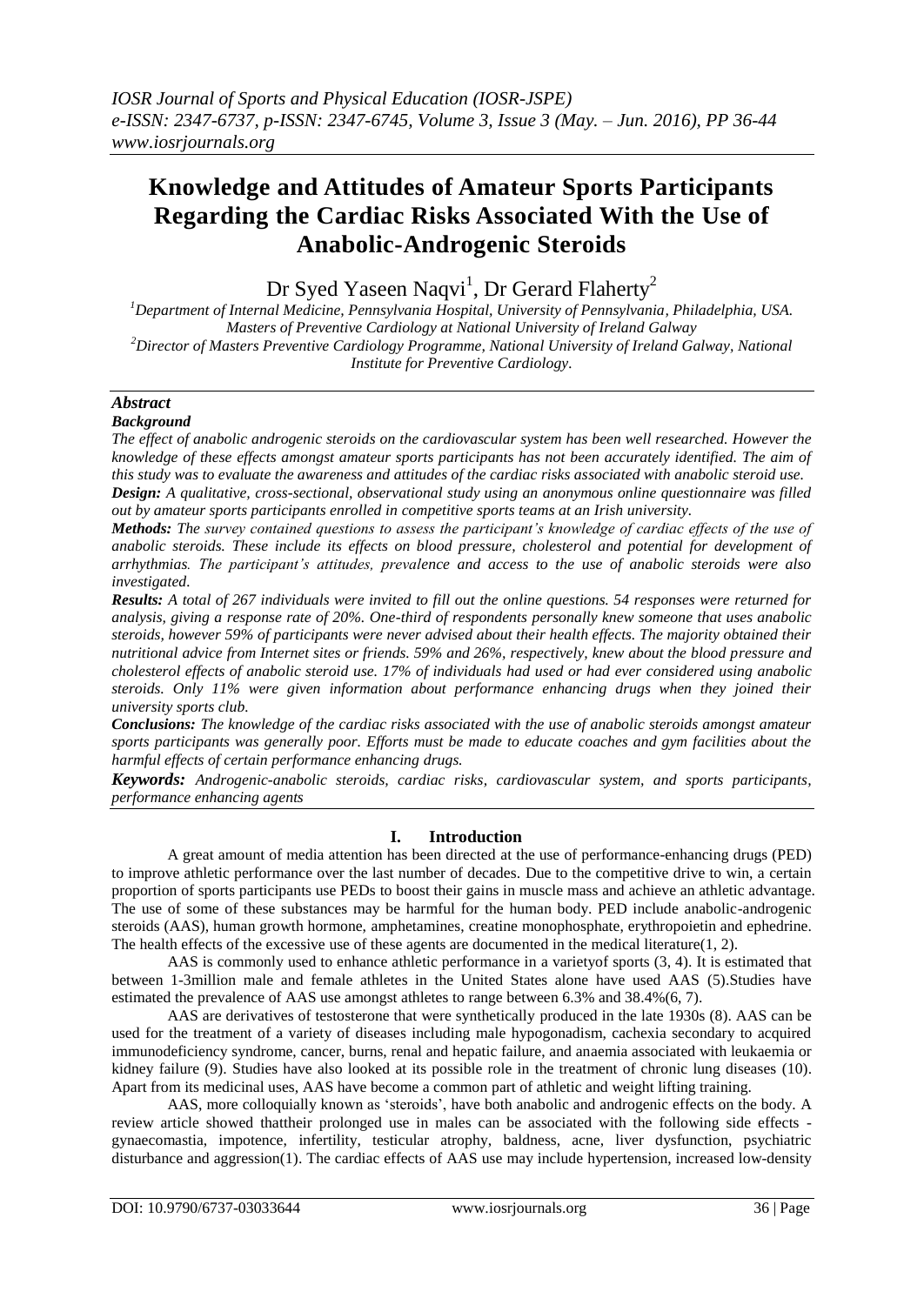lipoprotein cholesterol, decreased highdensity lipoprotein cholesterol, increased left ventricular hypertrophy andfunction, atrial fibrillation, cardiomyopathy and myocardial infarction(1).

Hypertension is a well-known risk factor for the development of atherosclerosis. The arterial blood pressure would need to be raised for a number of years in order to produce symptoms and end-organ damage.The association between AAS use and elevated blood pressure is conflicting. A study published in the International Journal of Sports Medicine showed higher baseline systolic blood pressures in users of AAS than in non-users (11). Another similar study published a few years later showed an increase in diastolic blood pressure, which normalisedto pre-anabolic values after 6 weeks of AAS cessation (12). This increase in diastolic blood pressure was reported from 74 to 86mm Hg after 10 weeks of high-dose AAS use. Blood pressure measured by an ambulatory monitor over a 24-hour period showed similar results in AAS users and controls, although chronic AAS use causes an abnormal nocturnal physiological dipping (13). This is in contrast to a more recent robust study showing that AAS is not associated with significant effects on arterial structure and function, but however did affect vascular reactivity and arterial thickness(14).Another prospective study did not show statistically significant alterations in blood pressure, even in those self-administering supra-therapeutic doses of AAS for periods of up to 16 weeks(15). From these studies the medical literature on the blood pressure effects of AAS use, both short-term and long-term,is still somewhat inconclusive and conflicting.

Several studies identify a significant link between low-density lipoprotein cholesterol (LDLC) and AAS use. In a study by Lenders et al., 1988, 78 bodybuilders who were tested positive for AAS abuse showed significantly increased levels of LDL-C and decreased levels of HDL-C when compared with 13 non-steroidusing bodybuilders. These changes in lipid profile appear to develop after 9 weeks of AAS self-administration and appear to be reversible after a period of 5 months of their discontinuation (11). Elevated LDL-C is a risk factor for the development of atherosclerosis and its levels determine the treatment goal according to European dyslipidaemia guidelines, which are solely based on the cardiovascular risk score (16).

It is known that low levels of high-density lipoprotein cholesterol (HDL-C) are an independent risk factor for cardiovascular morbidity and mortality (17). There is firm research evidence that AAS use will cause reductions in HDL-C levels. An average of 52 to 78% decrease in HDL-C levels are reported depending on the HDL subtype, duration and type of AAS drug use(18). This reduction was primarily responsible due to an increase in the level of plasma hepatic triglyceride lipase activity, which also affects HDL levels (19).

Left ventricular hypertrophy (LVH) is an established independent risk factor for cardiovascular disease (20). It has been known for many years that androgen receptors are present in cardiac myocytes and permit androgens to modulate the cardiac phenotype and produce hypertrophy by direct receptor binding (21). However studies have shown considerable physiological adaptations in cardiac muscle and function to enable an increased cardiac output and widening of the systemic arterio-venous oxygen difference. Echocardiographic findings have shown a large proportion of athletes with modest cardiac enlargement and a smaller number have demonstrated substantial increases in heart size (22). It is difficult to determine what degree of LVH is due to exercise-induced increased afterload or due to AAS abuse. A study by Karila et al. compared the effects of selfadministered AAS with and without growth hormone (GH) on left ventricular (LV) dimensions in power athletes, which were compared to sedentary controls. The authors found a statistically significant association between LV mass and AAS dose, and this association was even greater with concomitant GH use (23). Another retrospective case control study evaluating AAS effects on LV function was performed in 14 strength-training AAS users, 11 strength-training non-users and 15 sedentary subjects.This found that the interventricular septum wall thickness was significantly larger in AAS users than non-users, however little difference was observed in posterior wall thickness. Their results concluded that there was no difference in systolic function but there were negative effects on cardiac diastolic function (24). In contrast to this, a recently published case control study looking at the echocardiographic findings in current and chronic AAS abusers showed no significant differences in LV size and function, both systolic and diastolic, in comparison to controls. The only observed difference was the diastolic size of the septum and free wall in AAS-using athletes compared to non-using athletes (25). The authors mention that long term AAS abuse does accentuate the physiologic hypertrophy observed due to engagement in long-term sport.

A study by Urhausenetal.evaluated whether or not cardiac effects of AAS use were reversible. They compared 15 weightlifters that had not been using AAS in the previous 12 months (ex-users), 17 weightlifters currently using AAS and 15 anabolic-free weightlifters. With regards to cardiac structure, they concluded that the participants still showed concentric LVH several years after discontinuation of AAS use when compared with AAS-free athletes. Blood pressure showed a mean of 140mmHg (SD 10mmHg) in AAS users, 130mmHg (SD 5mmHg) in ex-users and 125mmHg (SD 10mmHg) in AAS-free athletes(26).

There are concerning links, mainly via case reports and case-control studies, between AAS abuse and premature death from myocardial infarction and ventricular arrhythmia. An older study looked at the mortality of competitive Finnish power lifters who finished between  $1<sup>st</sup>$  and  $5<sup>th</sup>$  in Finnish championships during 1977-1982 and compared these to population controls. These powerlifters are only assumed to have used AAS due to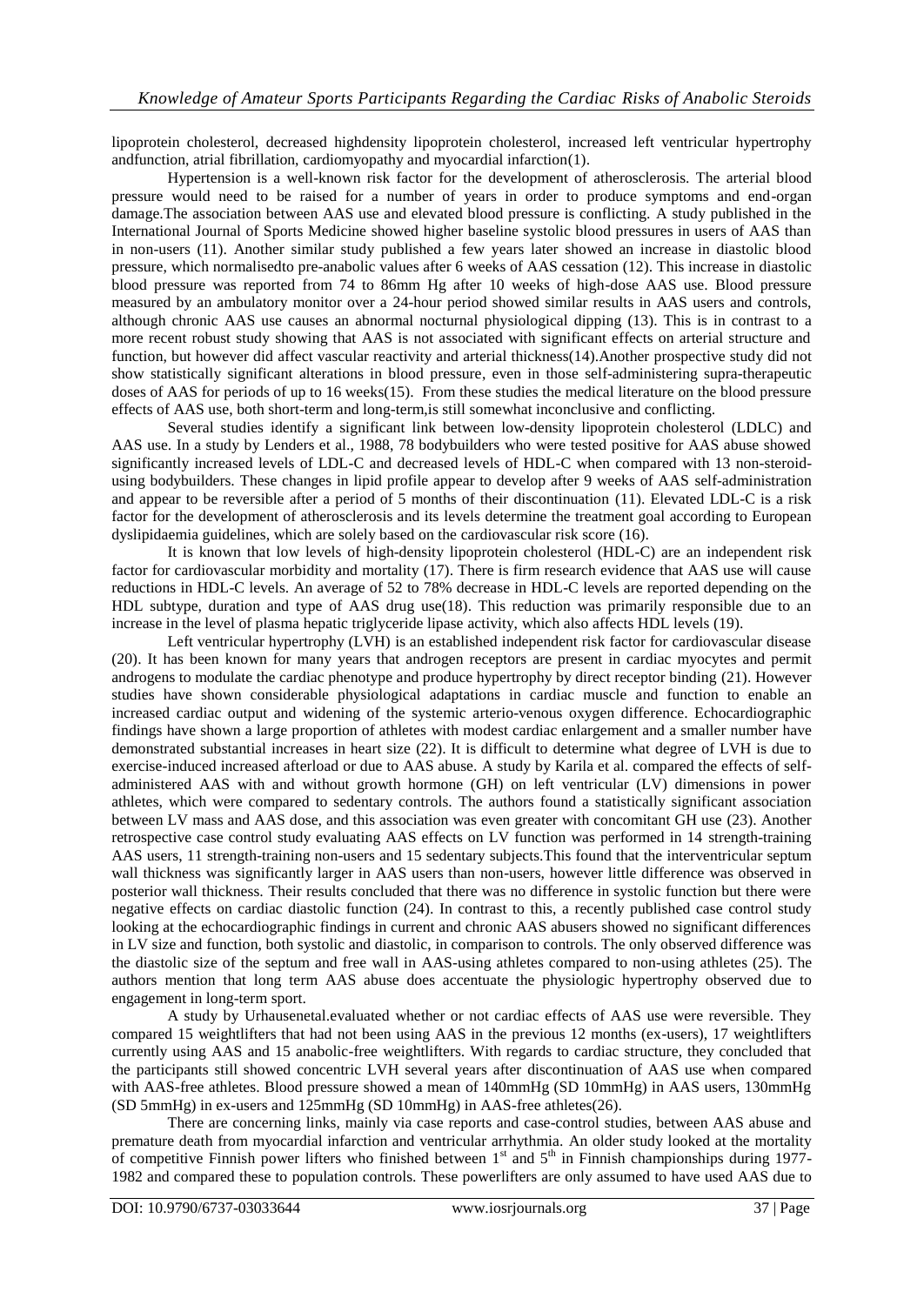the highly competitive nature of this sport. The mortality during a 12-year follow-up was 12.9% (8 out of 62) for the powerlifters compared to 3.1% (34 out of 1094) in the control population. This equates to a risk of death of 4.6times greater in the powerlifters compared with the control population. This study shows that there may be an association between AAS misuse and premature death (27). Acute myocardial infarction has been reported in AAS usersmainly in the form of case reports (28).

From this in-depth literature review, it is evident that AAS use is linked with adverse effects on the cardiovascular system. There appears to be a gap in the literature regarding the specific knowledge and awareness of sports participants, team coaches, doctors and gym instructors about the harmful effects of AAS. The main purpose of this study was to further evaluate the awareness and attitudes of amateur sports participants about the cardiac risks associated with anabolic steroid use.

# **II. Methods**

This study is a cross-sectional, observational study using an anonymous online questionnaire. The inclusion criteria included male or female, 18 years or greater and currently a member of the National University of Ireland Galway (NUIG) sports club. This specific population was chosen because these people are mostly likely to come across PED in their training.The author and supervisor in collaboration developed a nonvalidated thirty-one-question survey.Expert advice for development of the questionnaire was sought from an expert researcher, who holds a PhD in Sports Science, and his recommendations were incorporated into the questionnaire. The questionnaire was piloted for its use ona group of 10 students. Verbal feedback was obtained from them regarding the comprehensibility and readability of the questionnaire. The average time taken to fill out the questionnaire was also recorded and this figure was reported in the participant information sheet.

The questionnaire was designed via Survey Monkey (www.surveymonkey.com), and included the participant information sheet and consent form. The NUIG sports development officer was asked to senda link of the questionnaire to all current members of NUIG sports clubs. A reminder email was distributed at the midway point to encourage completion for those that had not filled it and to acknowledge those that had.The surveyconsisted of information on demographics including gender, age and sports played. Participants were asked about how often they engaged in weight-training exercise per week and how important nutrition is to their performance.Closed, yes or no questions were asked about the current use of AAS and other PED.Participants were asked to agree or disagree on numerousstatements that were included to ascertain the participants' level of knowledge regarding the cardiac effects of AAS use.

Sports participants may not be in communication with the correct sources regarding nutritional advice and information of the health effects of various PED.Internet sites that sell PED may not appropriately include the side effects associated with their use. This specific concern was addressed in the questionnaire. The other questions were related to the attitudes regarding the use of AAS and other PED. The participants were requested to agree or disagree on various statements about attitudes to the use of PED. The results of the questionnaire were collected on Survey Monkey and imported to a statistical analysis package called SPSS version 21. Descriptive statistics such as percentage, standard deviation, mean and median wasused. Correlational analysisusing Chi-Square test wasperformed to show significant differences between knowledge of side effects, sports played and gender.This study received ethical committee approval by the National University of Ireland, Galway.

# **III. Results**

A total of 267 participants were invited to complete the online survey monkey questionnaire. 54 respondents returned a completed questionnaire giving a response rate of 20%. 35 (64.8%) of the participants were male and the mean age was 21.6 years. Out of all the participants 59% had never been advised about the adverse effects of ASS and 33% personally knew somebody that uses them. With regards nutritional supplements 35% consume whey protein, 11% creatine and 11% amino acids. 94% of respondents felt that nutrition was either important or essential to sports performance. The respondents engaged in a variety of sports including: rowing (25.9%), soccer (7.4%), athletics (3.7%), rugby (3.7%), hurling, football, cricket, weight lifting, swimming, martial arts, judo, taekwondo and surfing.

When specifically asked about the cardiac effects of AAS, 65% agreed that AAS use could increase heart muscle mass that may adversely affect it function, 59% agreed that it can adversely affect blood pressure and 69% agreed that it can give rise to abnormal heart rhythms. 26% of respondents agreed that AAS use could increase blood cholesterol levels and 70% agreed that PEDs are used to gain muscle mass quicker.

76% of respondents felt people should be taught in schools about the adverse effects of PEDs and 93% agreed that coaches should warn their players about their harmful effects. 22% of participants felt that if people were aware of the health effects of anabolic steroids, they would not take them. Only 13% of individuals felt that it is acceptable to use muscle-enhancing drugs if you do not compete in sports that require muscle strength. 41% felt it is acceptable to use muscle-enhancing drugs if a doctor supervises their use. 24% felt using muscleenhancing drugs is a personal matter and 26% agreed that it is easy to obtain anabolic steroids for personal use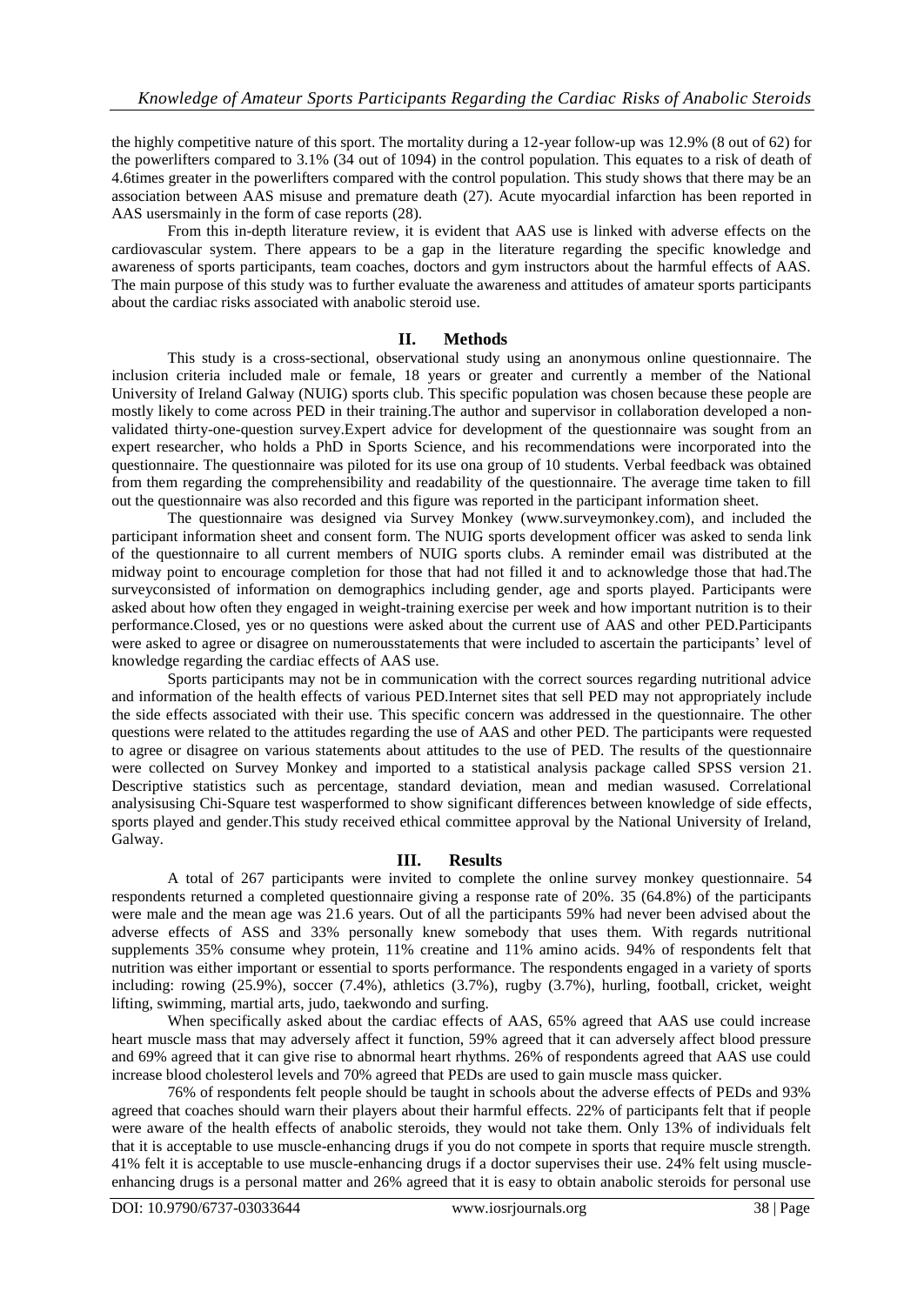in Ireland. Participants when asked about other effects of AAS use, answers such as: impotence, infertility, testicular atrophy, mood disturbances and aggression were listed.

#### **IV. Discussion**

This research study represents the first survey to question amateur sports participants in Ireland regarding the knowledge and awareness of the cardiac risks associated with AAS. The data revealed that 59% of sports participants have never been advised about the health effects of anabolic steroids. This shows that the majority of people are not well prepared to understand the health risks associated with AAS. AAS have been a banned class of drugs by International Olympic Committee since 1974, and therefore more widespread knowledge about their effects is important (29).

The estimated lifetime prevalence of AAS use in Ireland is 2%, however this figure is likely underestimated.The questionnaire reveals that one-third of respondents personally know someone that uses AAS, indicating a prevalence that maybe higher than reported. Previous studies in US college students reveal a lifetime prevalence of between 1-3.3%(30-35).

A study performed on competitive male and female bodybuilders in the United States showed an alarming 54% male and 10% female steroid users. The main reason for its use was their belief that steroid use would be an important factor in order to win competitions (36). Another study carried out on adolescents in an American high school revealed a 2.7% prevalence of AAS use. The prevalence appeared to be higher in sports participants than in non-participants. This study also demonstratedthat 18% of users that were informed about the risks of AAS (34). As a result health care providers, gym trainers and coaches should be more aware of the side effects of AAS and should be able to relay this information to their players/patients.

It is unsurprising that Internet sites are the preferred primary source for obtaining information about nutrition in relation to weight lifting. TheseInternetsources of advice or purchase of AAS may be unregulated and not entirely accurate. Studies have shown that Internet or other illicit purchase of AAS have shown inaccurate information about what is exactly inside these substances (37, 38).Approximately half of the Internet sites advocate their safe use and less than 5% of the sites presented health risk information about their use(39). Friends are the second most popular source of information, which may also be receiving their nutritional weight lifting information from the Internet. It is easy to see how peer influences might have an effect on people's choice regarding potential nutritional substances. Gym trainers were the third source of such information; however one should expect this number to be greater. The question arises whether or not gym trainers are appropriately trained to give nutritional advice about weight training. Nutrition shops and doctors/pharmacists are also surprisingly low. This is in keeping with a study that demonstrated that 40% of AAS users trusted information given to them about AAS from their drug dealer and 56% of users have never revealed or discussed its use with a medical professional (40). Perhaps we would like to see more doctor/pharmacist and gym trainer advice, and less friends and Internet advice.Many team physicians and sports medicine practitioners are unfamiliar with the benefits and risks of PEDs and thus are unable to educate young athletes on this topic (41). There would not be a need to turn to friends or Internet if there were formal channels through their team leader/coach that would provide more reliable sources of advice in written form. A recent study shows similar results that steroid users obtain information about the use, effects and route of administration of AAS from peer users within the gym and from the Internet (42).

Nutrition is certainly important for muscle mass building and this was displayed in the survey where 94% of respondents felt nutrition was important or essential for sports performance. The American College of Sports Medicine agrees that physical activity, athletic performance, and recovery from exercise are enhanced by optimal nutrition (43). PEDs such as creatine and whey protein are also becoming increasing popular. There is a lack of regulation of the manner in which these products are sold and supplied with many available over the Internet. This has led to concerns that many products that are purchased over the Internet may have contaminants including AAS and human growth hormone (44). Over half of the individuals report not using any nutritional supplements; they however may eat a diet that is high in protein. Interestingly, only 46% of individuals in the questionnaire reported use of either supplemental whey protein or amino acids. 11% used creatine for muscle building, which is a legal performance enhancing substance that helps in promoting quicker muscle recovery. There are dangers in contamination of pure creatine with other substances such as ephedrine or AAS, especially when purchased over the Internet because these substances are not adequately regulated. The questionnaire reported no use of ephedrine or erythropoietin for muscle building. This is perhaps due to lack of cyclists, runners and other endurance sports in the sample population.

In the questionnaire, respondents had better knowledge than anticipated about the cardiac effects of AAS use. Between 59% and 72% of the participants were aware that AAS use can elevate blood pressure, increase heart muscle mass, may lead to development of abnormal cardiac rhythms and may adversely affect cardiac pump function. It is possible that the question was phrased in a leading fashion and may have encouraged participants to agree with the statements.Regardless of potential lead bias, the awareness of these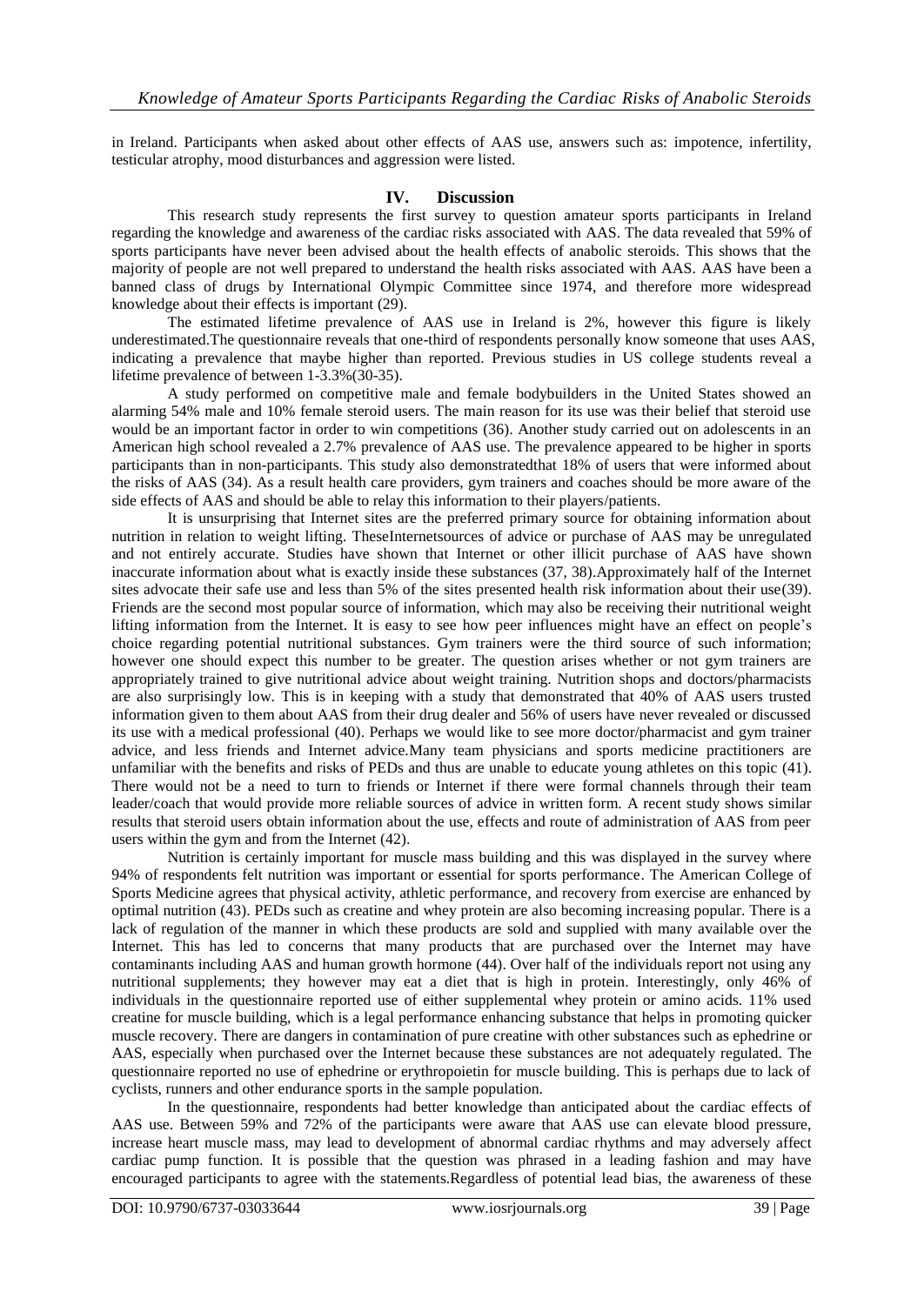effects are still not entirely perfect since a sizeable minority between 28-41% of participants were not aware of these effects. In our sample population, no participant reports to currently using AAS so it would not be unreasonable for them to know about these adverse effects, despite 59% of respondents never been previously advised about their side effects. It is reassuring to see that approximately two-thirds of respondents are aware of these effects; however, it is somewhat worrying to see that approximately one third are not aware of these potentially life-threatening effects. The overall awareness rates of AAS are low in other studies and a history of athletic performance increases the risk of consumption (35). The sports participants included in this survey are all educated amateur athletes, therefore one would expect them to be more aware of the side effects of AAS use. This information clearly highlights that there is a need for educational efforts to increase knowledge and awareness of these substances. However a previous study showed that an anabolic steroid education program of high school football players showed no difference in attitudes compared to controls, even despite increased knowledge (45).

However a low number, 26%, were aware that ASS use could increase serum cholesterol levels.In university or college, the majority of individuals may not be aware of their own cholesterol levels. Therefore, it may not be surprising that 74% of individuals were not informed about the cholesterol effects of AAS use. Cholesterol levels are not at the forefront of amateur athletes' minds, however perhaps if they were informed about the long-term end organ effects, they may take this more seriously. As part of an educational effort it is important for emphasis to be put on these cholesterol effects of AAS use.

When asked about AAS use, none of the respondents were current users. However 3.7% of participants had previously used AAS, which at a national scale would represent a large number of individuals. This number would be slightly less than previous reported studies in the US. There are limitations to this number because it relies on individuals being honest and accurately self-reporting drug use, however this number seems to be consistent across different studies. Individuals may lack full confidence in the anonymity of the questionnaire and these data must not be taken as entirely accurate as a result. It is notoriously difficult to obtain reliable information from people about drugs that have some kind of illegality, although the illegal component refers to elite athletes. The illegality related to a gym user would be if the substances were illegally imported or purchased from the Internet. This is because AAS is not available for legal purchase in Ireland. A large burden of AAS use would likely be in the college or university amateur athlete population where people are not tested.

(Figure 1, 2, 3 and 4 of the results section are attached at end of document)

# **V. Public health educational efforts**

As expected, only 11% of individuals were given information about the health risks of PEDs when they joined the university sports club. This is a situation that needs to change. The vast majority of respondents feel that people should be taught in schools about the adverse effects of anabolic steroid use. School-based interventions to prevent AAS use among high-risk adolescent athletes have shown significant beneficial effects, including better knowledge of alternatives to steroid use and less likely to want to use them even if their friends used them (46, 47).Only a very small number, 3.7%, mentioned that gyms warn their clients about potential risks associated with AAS use. 94% of the survey participant's felt that coaches play a pivotal role in warning their players of the adverse effects of AAS.Clearly there is an expanded role for the gym fitness instructor to learn about these substances, since they will be a primary source of contact for such information. These instructors can either point individuals towards sources of more research evidence that is health protecting or direct individuals to PEDs use. For example, a flyer could be given to each individual as they sign up to a program detailing healthy methods of muscle building.

Interestingly, when asked whether or not people would consume AAS if they were aware of their health effects, the majority felt that people would continue to use these products despite being aware of their ill effects.This is in contrary to what was demonstrated in school-based intervention model, where individuals were less likely to continue use when they were aware of the adverse effects of AAS (46). This may be due to the intense competitive drive to win competitions at an amateur level. This would be similar to tobacco consumption where individuals are aware of the health consequences, however despite all the public health campaigns, people continue to smoke.

The respondents do not agree for the most part that one should take muscle-enhancing drugs if they are not involved in sports that require muscle strength for competing. However, 13% of survey participants felt that it is reasonable fornon-competitive sports individuals to use AAS for cosmetic reasons. Interestingly a sizeable minority agrees that it is acceptable for individuals to use AAS if a doctor supervises its use. It has already been highlighted that the doctor or pharmacist is not the preferred source of information about side effects of PEDs. Through rigorous public health awareness campaigns, individuals will be more informed about where to go to receive such information. As a part of this awareness campaign doctors, in particular general practitioners working in the student health unit, should be trained to give advice or information to individuals that may use such muscle-enhancing substances. Sports medicine doctors in Ireland are aware of these side effects mainly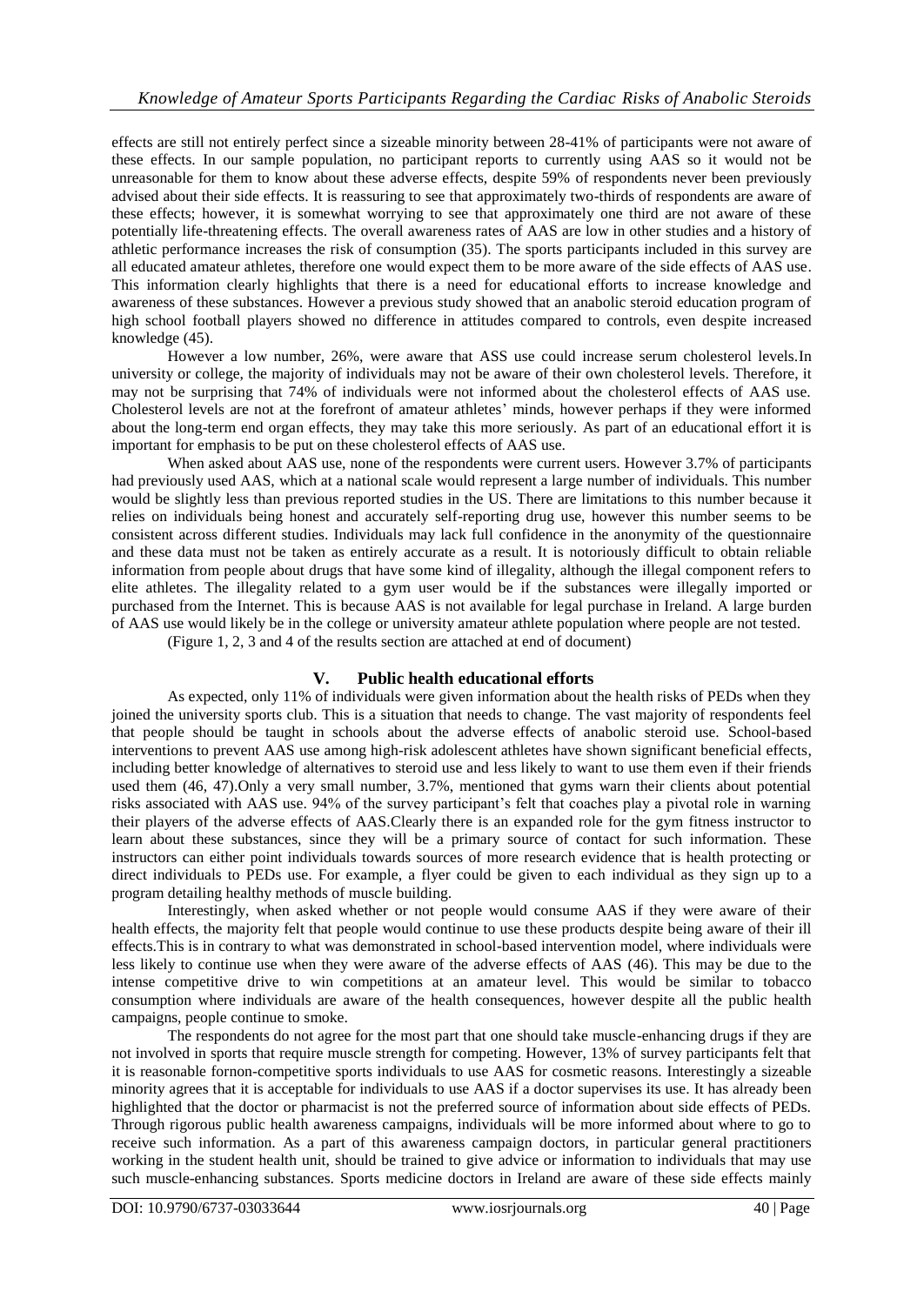because the Irish Sport Council has a National Anti-Doping Programme, where their sole priority is to protect Ireland's sporting integrity against the threat of doping. Perhaps knowledge about PEDs and their side effects can be taught in medical school, where it may be implemented into the curriculum.In this manner all graduating medical doctors will be aware and able to answer questions about PEDs from their friends and family.

When specifically looking at the autonomy of sports participants, only 24% of respondents felt that the use of muscle-enhancing drugs is a personal matter. Health implications secondary to PEDs would certainly become a burden on the health service. Individuals may develop health effects that may affect their families and cause unnecessary economic and financial strains. The questionnaire respondents feel that the decision to consume PEDs is not entirely to the individual concerned but their immediate and societal surroundings must also play a role. Individuals when making up their own mind about use of these substances need to be informed about side effects, and it is clear from this survey that there is a lack of informed decision-making amongst sports participants. The exact jurisdiction of who should be giving advice about PEDs is unclear, however from the survey the respondents feel that individuals are more likely to get information from their friends or gym trainers, but also agree that this information should be taught in schools. 26% of respondents feel that it is easy to obtain AAS for personal use in Ireland. These substances can easily be purchased over the Internet and therefore access to such substances will not be an obstacle. Black-market sales, which exceed 100 million dollars every year, are a big source for obtaining PEDs (41).This is the reason why PEDs are getting into the hands of sports participants, which also include information naive adolescents. Other sources to obtain AAS may include unethical healthcare professionals and team physicians who are interested in making financial profit. A large survey studying the substance use of college student-athletes has shown that 32.1% obtained their AAS from a physician other than the institution's team physician (48).

There is unprompted awareness of the other extra-cardiac complications of anabolic steroids use that are very much linked to body image such as sexual potency, fertility, acne and testicular atrophy. In giving advice about the cardiac effects of AAS, it may be useful to also emphasisesome of the non-cardiac effects because they may resonate more with a university student audience. It may be that AAS are associated in the press with certain psychological effects, such as aggression and mood disturbance, but the cardiac effects are not frequently highlighted.

Apart from sports medicine doctors and team coaches, there is a role for increased awareness amongst psychiatrists. Psychiatric doctors may have patients that abuse AAS since they are known to cause increased aggression, personality disorders, psychosis and mood disorders (1). Studies have shown that AAS dependence is a valid diagnostic entity, and is a growing public health concern. Researchers feel that AAS share common brain mechanisms with other forms of substance dependence, especially opioid dependence (49). AAS use may be a 'gateway' to other addictions. Psychiatrist's need to vigilant in recognising substance misuse, since users are often reluctant to reveal its use and seek treatment (50).

#### **VI. Conclusion**

AAS is a health risk not only to the cardiovascular system but also to other organ systems. Although some of their adverse effects appear to be reversible with cessationof the substance used. This study shows an obvious lack of awareness and knowledge about the health risks of AAS use amongst competitive athlete members of university sports teams. The low response rate reduces the generalisability of the findings in this survey study; however, useful trends are observed which would benefit from further study. This study prompts suggestions for further work in this area, perhaps a doctoral research study with a larger sample population. It also allows for the need to develop recommendations around how public health information should be targeted to sports participants.

#### **References**

- [1]. Hartgens F, Kuipers H. Effects of androgenic-anabolic steroids in athletes. Sports medicine. 2004;34(8):513-54.
- Payne JR, Kotwinski PJ, Montgomery HE. Cardiac effects of anabolic steroids. Heart. 2004;90(5):473-5.
- [3]. Todd T. Anabolic steroids: the gremlins of sport. Journal of sport history. 1987;14(1):87-107.
- [4]. Yesalis CE, Anderson WA, Buckley WE, Wright JE. Incidence of the nonmedical use of anabolic-androgenic steroids. NIDA research monograph. 1990;102:97-112.
- [5]. Silver MD. Use of Ergogenic Aids by Athletes. Journal of the American Academy of Orthopaedic Surgeons. 2001;9(1):61-70.
- [6]. Lindstrom M, Nilsson AL, Katzman PL, Janzon L, Dymling JF. Use of anabolic-androgenic steroids among body builders Frequency and attitudes. Journal of Internal Medicine. 1990;227(6):407-11.
- [7]. Stilger VG, Yesalis CE. Anabolic-androgenic steroid use among high school football players. Journal of Community Health. 1999;24(2):131-45.
- [8]. Hoberman JM, Yesalis CE. The history of synthetic testosterone. Scientific American. 1995;272(2):76-81.
- [9]. Basaria S, Wahlstrom JT, Dobs AS. Clinical review 138: Anabolic-androgenic steroid therapy in the treatment of chronic diseases. The Journal of clinical endocrinology and metabolism. 2001;86(11):5108-17.
- [10]. Pan L, Wang M, Xie X, Du C, Guo Y. Effects of Anabolic Steroids on Chronic Obstructive Pulmonary Disease: A Meta-Analysis of Randomised Controlled Trials. PLoS ONE. 2014;9(1):e84855.
- [11]. Lenders JW, Demacker PN, Vos JA, Jansen PL, Hoitsma AJ, van 't Laar A, et al. Deleterious effects of anabolic steroids on serum lipoproteins, blood pressure, and liver function in amateur body builders. International journal of sports medicine. 1988;9(1):19-23.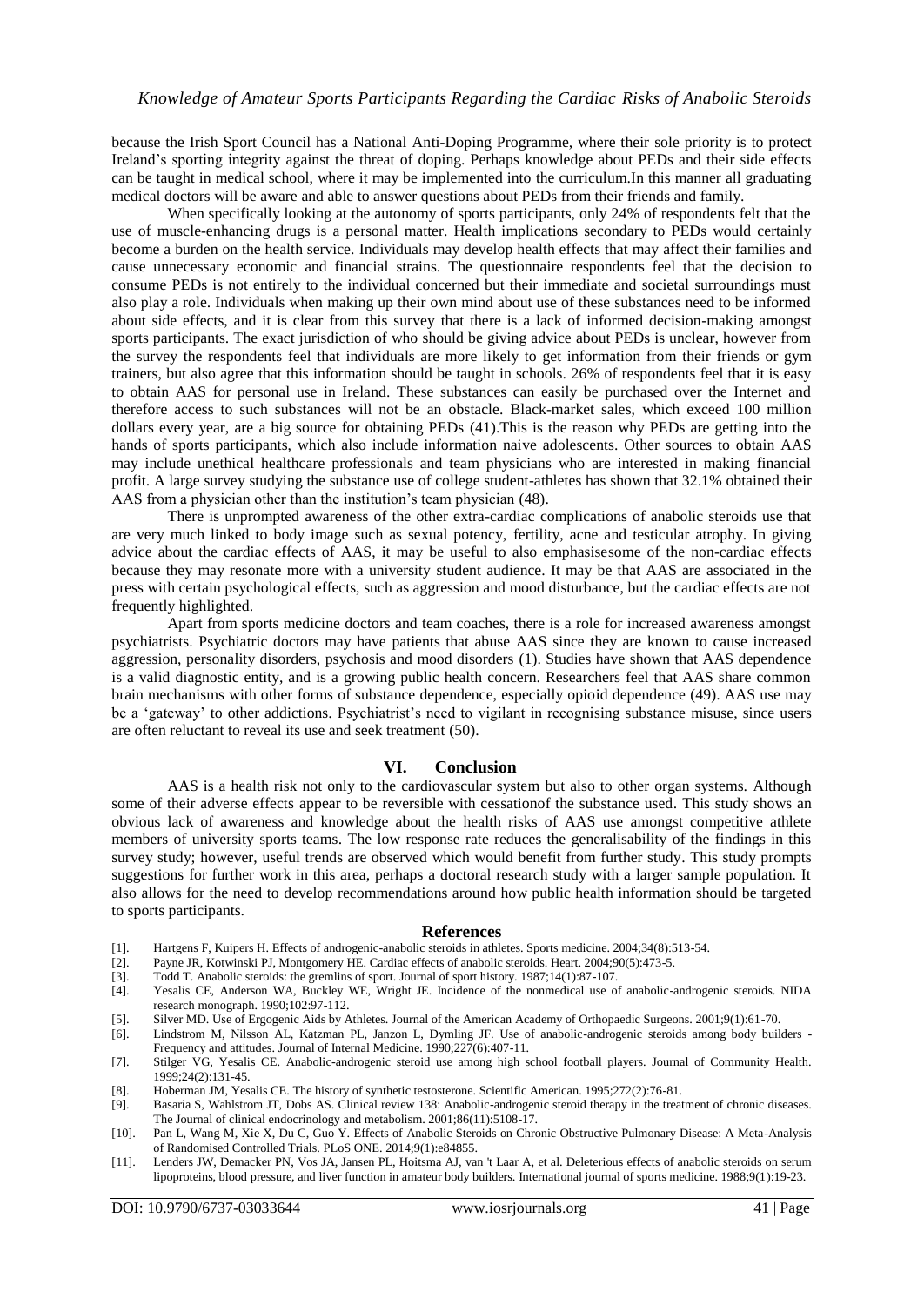- [12]. Kuipers H, Wijnen JA, Hartgens F, Willems SM. Influence of anabolic steroids on body composition, blood pressure, lipid profile and liver functions in body builders. International journal of sports medicine. 1991;12(4):413-8.
- [13]. Palatini P, Giada F, Garavelli G, Sinisi F, Mario L, Michieletto M, et al. Cardiovascular effects of anabolic steroids in weighttrained subjects. Journal of clinical pharmacology. 1996;36(12):1132-40.
- [14]. Sader MA, Griffiths KA, McCredie RJ, Handelsman DJ, Celermajer DS. Androgenic anabolic steroids and arterial structure and function in male bodybuilders. Journal of the American College of Cardiology. 2001;37(1):224-30.
- [15]. Hartgens F, Cheriex EC, Kuipers H. Prospective echocardiographic assessment of androgenic-anabolic steroids effects on cardiac structure and function in strength athletes. International journal of sports medicine. 2003;24(5):344-51.
- [16]. Perk J, De Backer G, Gohlke H, Graham I, Reiner Z, Verschuren WM, et al. [European Guidelines on Cardiovascular Disease Prevention in Clinical Practice (version 2012). The Fifth Joint Task Force of the European Society of Cardiology and other societies on cardiovascular disease prevention in clinical practice (constituted by representatives of nine societies and by invited experts)]. Giornale italiano di cardiologia (2006). 2013;14(5):328-92.
- [17]. Gordon DJ, Probstfield JL, Garrison RJ, Neaton JD, Castelli WP, Knoke JD, et al. High-density lipoprotein cholesterol and cardiovascular disease. Four prospective American studies. Circulation. 1989;79(1):8-15.
- [18]. Glazer G. Atherogenic effects of anabolic steroids on serum lipid levels. A literature review. Archives of internal medicine. 1991;151(10):1925-33.
- [19]. Applebaum-Bowden D, Haffner SM, Hazzard WR. The dyslipoproteinemia of anabolic steroid therapy: increase in hepatic triglyceride lipase precedes the decrease in high density lipoprotein2 cholesterol. Metabolism: clinical and experimental. 1987;36(10):949-52.
- [20]. Harjai KJ. Potential new cardiovascular risk factors: Left ventricular hypertrophy, homocysteine, lipoprotein(a), triglycerides, oxidative stress, and fibrinogen. Annals of Internal Medicine. 1999;131(5):376-86.
- [21]. Marsh JD, Lehmann MH, Ritchie RH, Gwathmey JK, Green GE, Schiebinger RJ. Androgen receptors mediate hypertrophy in cardiac myocytes. Circulation. 1998;98(3):256-61.
- [22]. Sharma S. Athlete's heart Effect of age, sex, ethnicity and sporting discipline. Experimental Physiology. 2003;88(5):665-9.
- Karila TAM, Karjalainen JE, Mäntysaari MJ, Viitasalo MT, Seppälä TA. Anabolic androgenic steroids produce dose-dependent increase in left ventricular mass in power athletes, and this effect is potentiated by concomitant use of growth hormone. International journal of sports medicine. 2003;24(5):337-43.
- [24]. Krieg A, Scharhag J, Albers T, Kindermann W, Urhausen A. Cardiac tissue doppler in steroid users. International journal of sports medicine. 2007;28(8):638-43.
- [25]. Hajimoradi B, Kazerani H. Echocardiographic findings in power athletes abusing anabolic androgenic steroids. Asian Journal of Sports Medicine. 2013;4(1):10-4.
- [26]. Urhausen A, Albers T, Kindermann W. Are the cardiac effects of anabolic steroid abuse in strength athletes reversible? Heart. 2004;90(5):496-501.
- [27]. Pärssinen M, Kujala U, Vartiainen E, Sarna S, Seppälä T. Increased premature mortality of competitive powerlifters suspected to have used anabolic agents. International journal of sports medicine. 2000;21(3):225-7.
- [28]. Wysoczanski M, Rachko M, Bergmann SR. Acute myocardial infarction in a young man using anabolic steroids. Angiology. 2008;59(3):376-8.
- [29]. Kicman AT, Gower DB. Anabolic steroids in sport: biochemical, clinical and analytical perspectives. Annals of clinical biochemistry. 2003;40(Pt 4):321-56.
- [30]. McCabe SE, Brower KJ, West BT, Nelson TF, Wechsler H. Trends in non-medical use of anabolic steroids by U.S. college students: results from four national surveys. Drug Alcohol Depend. 2007;90(2-3):243-51.
- [31]. Presley CAMPWLRCJRSIUCICIL. Alcohol and Drugs on American College Campuses: Use, Consequences, and Perceptions of the Campus Environment, Volume III: 1991-93. United States1996.
- [32]. Meilman PW, Crace RK, Presley CA, Lyerla R. Beyond performance enhancement: polypharmacy among collegiate users of steroids. Journal of American college health : J of ACH. 1995;44(3):98-104.
- [33]. Tuttle LD, Gaa GL, Griffith EH, Cahill BR. Prevalence of anabolic steroid use among illinois high school students1994. 216-22 p.
- [34]. Tanner SM, Miller DW, Alongi C. Anabolic steroid use by adolescents: Prevalence, motives, and knowledge of risks. Clinical Journal of Sport Medicine. 1995;5(2):108-15.
- [35]. Fayyazi Bordbar MR, Abdollahian E, Samadi R, Dolatabadi H. Frequency of Use, Awareness, and Attitudes Toward Side Effects of Anabolic-Androgenic Steroids Consumption Among Male Medical Students in Iran. Substance use & misuse. 2014.
- [36]. Tricker R, O'Neill MR, Cook D. The incidence of anabolic steroid use among competitive bodybuilders. Journal of drug education. 1989;19(4):313-25.
- [37]. Evans-Brown M, Kimergård A, McVeigh J. Elephant in the room? The methodological implications for public health research of performance-enhancing drugs derived from the illicit market. Drug Testing and Analysis. 2009;1(7):323-6.
- [38]. Kimergård A, McVeigh J, Knutsson S, Breindahl T, Stensballe A. Online marketing of synthetic peptide hormones: poor manufacturing, user safety, and challenges to public health. Drug Testing and Analysis. 2014;6(4):396-8.
- [39]. Clement CL, Marlowe DB, Patapis NS, Festinger DS, Forman RF. Nonprescription steroids on the Internet. Subst Use Misuse. 2012;47(3):329-41.
- [40]. Pope HG, Kanayama G, Ionescu-Pioggia M, Hudson JI. Anabolic steroid users' attitudes towards physicians. Addiction (Abingdon, England). 2004;99(9):1189-94.
- [41]. Tokish JM, Kocher MS, Hawkins RJ. Ergogenic Aids: A Review of Basic Science, Performance, Side Effects, and Status in Sports. The American Journal of Sports Medicine. 2004;32(6):1543-53.
- [42]. Kimergård A, McVeigh J. Environments, risk and health harms: a qualitative investigation into the illicit use of anabolic steroids among people using harm reduction services in the UK. BMJ Open. 2014;4(6).
- [43]. Rodriguez NR, Di Marco NM, Langley S. American College of Sports Medicine position stand. Nutrition and athletic performance. Med Sci Sports Exerc. 2009;41(3):709-31.
- [44]. Geyer H, Parr MK, Mareck U, Reinhart U, Schrader Y, Schänzer W. Analysis of Non-Hormonal Nutritional Supplements for Anabolic-Androgenic Steroids - Results of an International Study. International journal of sports medicine. 2004;25(2):124-9.
- [45]. Goldberg L, Bosworth EE, Bents RT, Trevisan L. Effect of an anabolic steroid education program on knowledge and attitudes of high school football players. Journal of adolescent health care : official publication of the Society for Adolescent Medicine. 1990;11(3):210-4.
- [46]. Goldberg L, Elliot DL, Clarke GN, MacKinnon DP, Zoref L, Moe E, et al. The Adolescents Training and Learning to Avoid Steroids (ATLAS) prevention program. Background and results of a model intervention. Archives of pediatrics & adolescent medicine. 1996;150(7):713-21.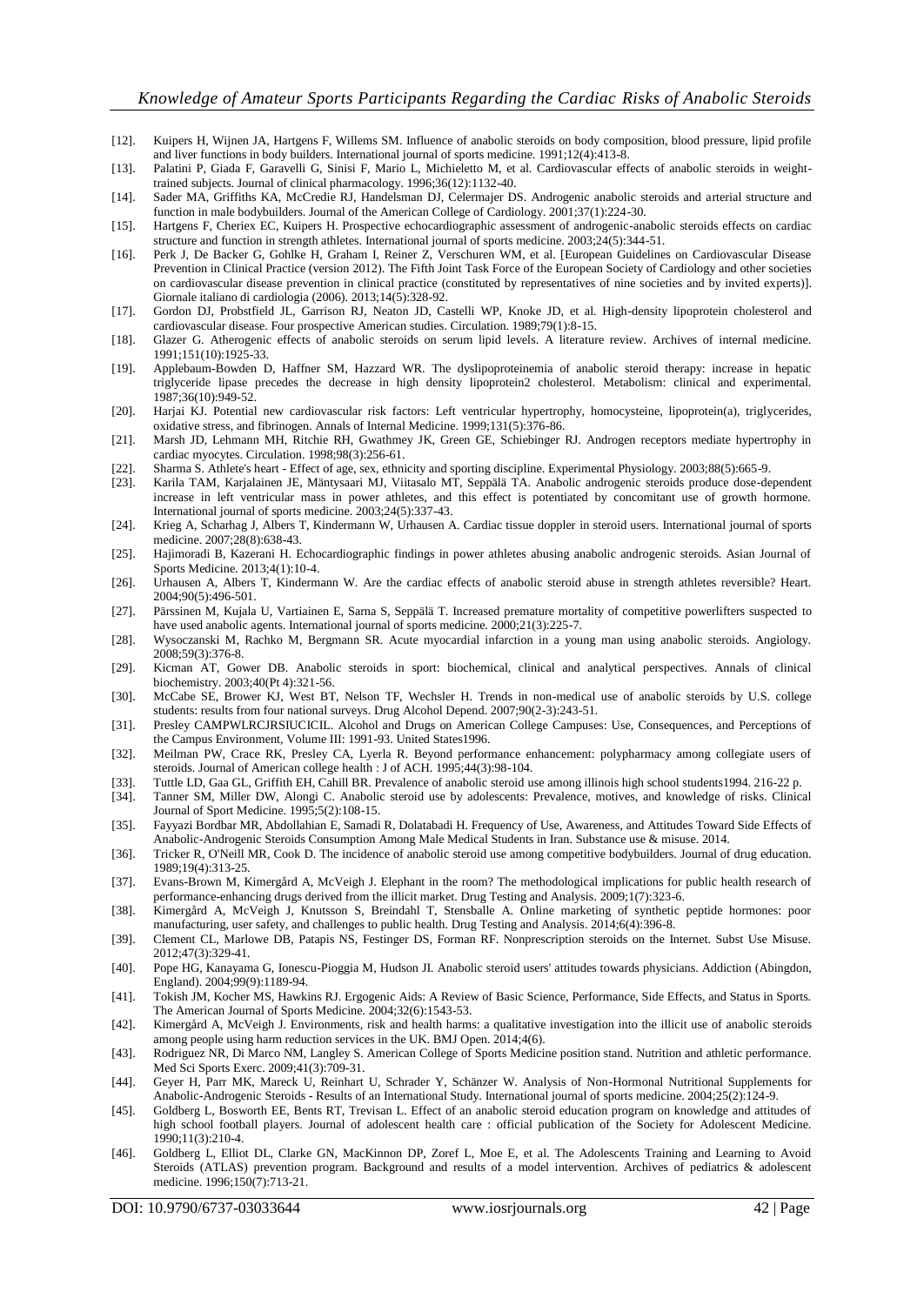- [47]. Goldberg L, Elliot D, Clarke GN, MacKinnon DP, Moe E, Zoref L, et al. Effects of a multidimensional anabolic steroid prevention intervention. The Adolescents Training and Learning to Avoid Steroids (ATLAS) Program. JAMA : the journal of the American Medical Association. 1996;276(19):1555-62.
- [48]. Green GA, Uryasz FD, Petr TA, Bray CD. NCAA study of substance use and abuse habits of college student-athletes. Clinical journal of sport medicine : official journal of the Canadian Academy of Sport Medicine. 2001;11(1):51-6.
- [49]. Kanayama G, Brower KJ, Wood RI, Hudson JI, Pope HG, Jr. Anabolic-androgenic steroid dependence: an emerging disorder. Addiction (Abingdon, England). 2009;104(12):1966-78.
- [50]. Rashid H, Ormerod S, Day E. Anabolic androgenic steroids: what the psychiatrist needs to know. Advances in Psychiatric Treatment. 2007;13(3):203-11.



**Figure 1:** Where do you receive your preferred nutritional advice in relation to weight lifting?



**Figure 2:**Were you given any information about the health risks of performance enhancing drugs when joining your University sports club?(left panel)

Figure 3:Do gyms warn their clients of the potential risks of anabolic steroids?(right panel)